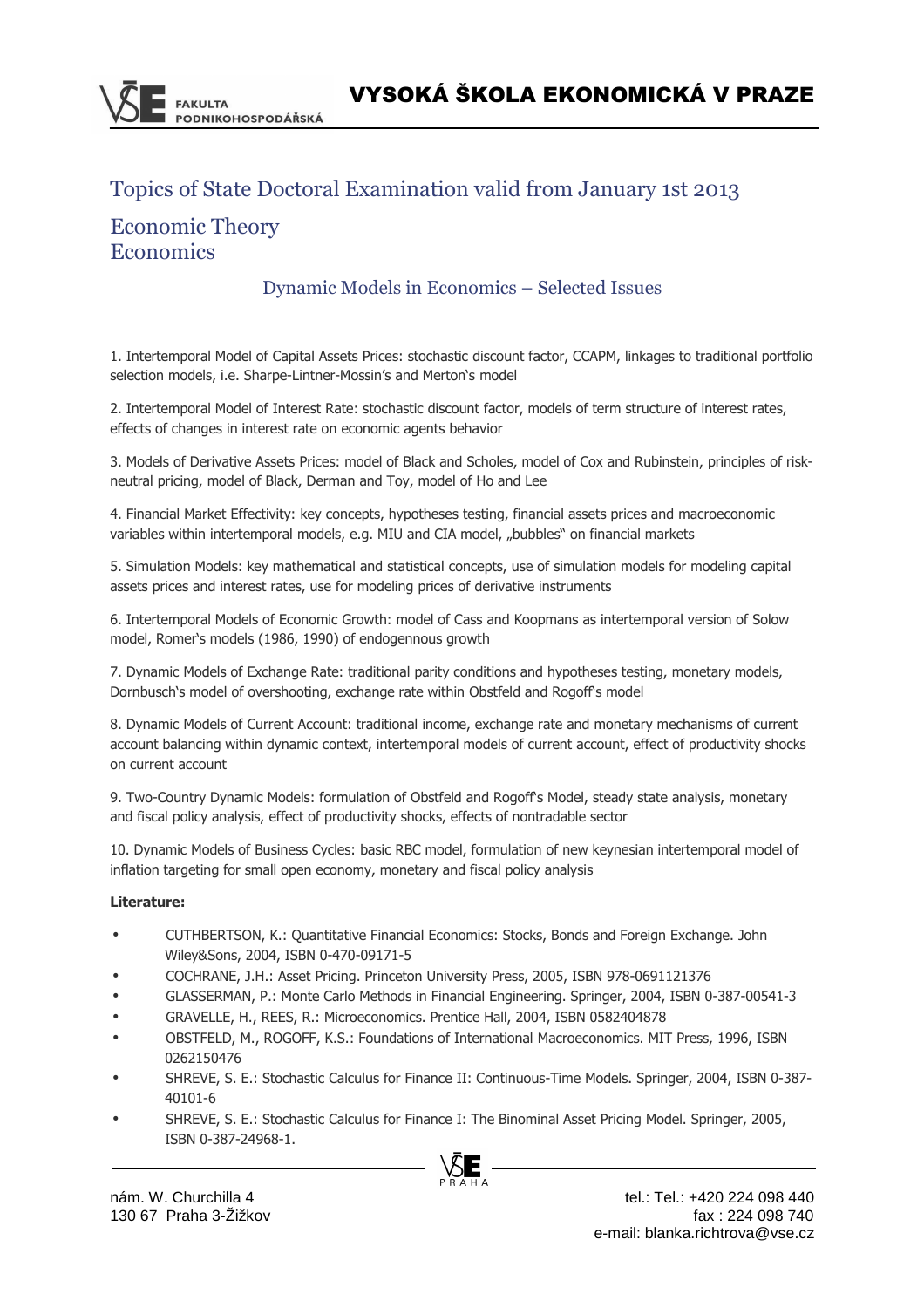

- STOKEY, N. L., LUCAS, R.E., PRESCOTT, E.C.: Recursive Methods in Economic Dynamics. Harvard University Press, 1989, ISBN 0674750969
- TURNOVSKY, S.J.: International Macroeconomic Dynamics. MIT Press, 1997, ISBN 0262201119
- WALSH, C. E.: Monetary Theory and Policy. MIT Press, 2003, ISBN 0-262-23231-6
- WICKENS, M.: Macroeconomic Theory: A Dynamic General Equilibrium Approach. Princeton University Press, 2008, ISBN 978-0-691-11640-2

#### **Questions 1 – 5**

- Black, F., Scholes, M.: The Pricing of Options and Corporate Liabilities. Journal of Political Economy, 81, 1973, pp. 637 – 659.
- Cox, J.C., Ingersoll, J.E., Ross, S.A.: A Theory of the Terms Structure of Interest Rates. Econometrica, 53, 1985, pp. 385 – 407.
- Cox, J.C., Ross, S.A., Rubinstein, M.: Option Pricing: A Simplified Approach. Journal of Financial Economics, 7, 1979, pp. 229 – 263.
- Fama, E.F.: Efficient Capital Markets: A Review of Theory and Empirical Work. Journal of Finance, 2, 1969, pp. 383 – 417.
- Fama, E.F.: Efficient Capital Markets: II. Journal of Finance, 5, 1991, pp. 1575 1617.
- Fama, E.F., French, K.R.: Common Risk Factors in the Returns on Stocks and Bonds. Journal of Financial Economics, 33, 1993, pp. 3 – 56.
- Hull, J., White, A.: Pricing Interest-Rate Derivative Securities. Review of Financial Studies, 4, 1990, pp.  $573 - 592.$
- Lintner, J.: The Valuation of Risk Assets and the Selection of Risky Investments in Stock Portfolios and Capital Budgets. The Review of Economics and Statistics, 1, 1965, pp. 13 -37.
- Lucas, R.E.: Asset Pricing in an Exchange Economy. Econometrica, 6, 1978, pp. 1429 1445.
- Markowitz, H.: Portfolio Selection. Journal of Finance, 1, 1952, pp. 77 -91.
- Mehra, R., Prescott, E.C.: The Equity Premium A Puzzle. Journal of Monetary Economics, 15, 1985, pp. 146 -161.
- Merton, R.C.: An Intertemporal Asset Pricing Model. Econometrica, 41, 1973, pp. 867 887.
- Ross, S.A.: The Arbitrage Pricing Theory of Capital Asset Pricing. Journal of Economic Theory, 13, 1976, pp. 341 – 360.
- Sharpe, W.F.: Capital Asset Prices: A Theory of Market Equilibrium under Conditions of Risk. Journal of Finance, 3, 1964, pp. 425 -442.
- Smith, P.N., Wickens, M.R.: Asset Pricing with Observable Stochastic Discount Factors. Discussion Papers in Economics No 2002/03. University of York, 2002.
- Vasicek, O.: An Equilibrium Characterization of the Term Structure. Journal of Financial Economis, 5, 1977, pp. 177 – 188.
- Weil, P.: The Equity Premium Puzzle and the Riskfree Rate Puzzle. NBER Working Paper Series. WP No. 2829, 1989.

#### **Questions 6 – 10**

- Cass, D.: Optimum Growth in an Aggregative Model of Capital Accumulation. Review of Economic Studies, 32, 1965, pp. 233 – 240.
- Christiano, L.J., Eichenbaum, M., Evans, C.: Nominal Rigidities and the Dynamic Effects of a Shock to Monetary Policy. NBER Working paper No. 8403, 2001.
- Clarida R., Gali, J.: Sources of Real Exchange Rate Fluctuations: How Important Are Nominal Shocks? NBER Working Paper Series, WP no. 4658, 1994.
- Clarida, R., Gali, J., Gertler, M.: A Simple Framework for International Monetary Policy Analysis. NBER Working Paper No. 8870, 2002.

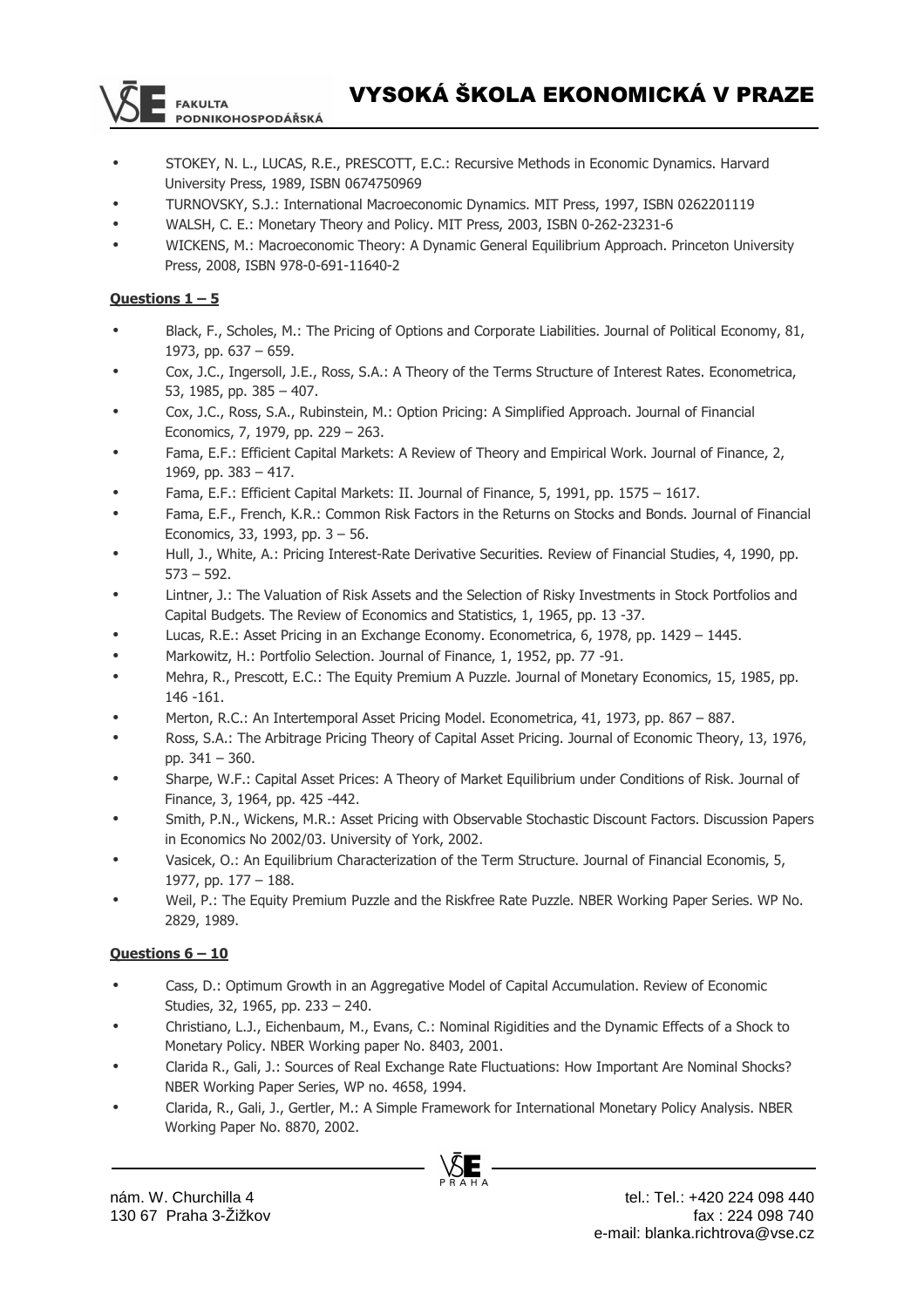

- Constantinides, G.M.: Habit Formation: A Resolution of the Equity Premium Puzzle. Journal of Political Economy, 3, 1990, pp. 519 – 543.
- Dornbusch, R.: Expectations and Exchange Rate Dynamics. Journal of Political Economy, 6, 1976, pp. 1161-1176.
- Fama, E.F. (1984): Forward and Spot Exchange Rates. Journal of Monetary Economics, 14, pp. 319 338.
- Fuhrer, J., Moore, G.: Inflation Persistence. Quarterly Journal of Economics, 1, 1995, pp, 127-159.
- Gali, J.: New Perspectives on Monetary Policy, Inflation, and the Business Cycle. NBER Working Paper No. 8767, 2002.
- Gali, J., Gertler, M.: Inflation Dynamics: A Structural Econometric Analysis. Journal of Monetary Economics, 2, 1999, pp. 195 – 222.
- Gali, J., Gertler, M., Lopez-Salido, J.D.: Markups, Gaps, and the Welfare Costs of Business Fluctuations. NBER Working Paper No. 8850, 2002.
- Glick, R., Rogoff, K.: Global versus Country-Specific Productivity Shocks and the Current Account. NBER Working Paper No. 4140, 1992.
- Koopmans, T.: On the Concept of Optimal Economic Growth. Cowles Foundation Paper 238, 1965.
- Lewis, K.K. (1994): Puzzles in International Financial Markets. NBER Working Paper No. 4951.
- Mankiw, G., Romer, D., Weil, D.: A Contribution to the Empirics of Economic Growth. Quarterly Journal of Economics, 107, 1992, pp. 407 – 437.
- Obstfeld, M., Rogoff, K.: Exchange Rate Dynamics Redux. Journal of Political Economy, 3, 1995, pp. 624-660.
- Obstfeld, M., Rogoff, K.: Global Current Account Imbalances and Exchange Rate Adjustments. Brookings Papers on Economic Activity, 1:2005, 2005, pp. 67-146.
- Romer, D.: Increasing Returns and Long Run Growth. Journal of Political Economy, 94, 1986, pp. 1002- 1037.
- Romer, D.: Endogenous Technological Change. Journal of Political Economy, 98, 1990, pp. 71 102.
- Rotemberg, J.J., Woodford, M.: An Optimization-Based Econometric Framework for the Evaluation of Monetary Policy: Expanded Version. NBER Technical Working Papers No. 233, 1998.
- Sachs, J.: The Current Account in the Macroeconomic Adjustment Process. Scandinavian Journal of Economics, 2, 1982, pp. 147-159.
- Solow, R.M.: A Contribution to the Theory of Economic Growth. Quarterly Journal of Economics, 70, 1956, pp. 65 – 94.
- Taylor, A.M., Taylor, M.P.: The Purchasing Power Parity Debate. Journal of Economic Perspectives, 4, 2004, pp. 135-158.

## In the follow-up to the subject IT\_910 Research Methods for Managers

1. Scientific knowledge and scientific thinking: Critical thinking, relativity in scientific work, moral assumptions for scientific work.

2. Approaches to scientific examination: normative and descriptive approach, exploratory and explanatory research, positivism, constructivism, and phenomenology.

3. Research questions and hypotheses: descriptive, explanatory, and prediction questions, investigative pentagram, hypothesis and its policy formulation.



**FAKULTA** 

**PODNIKOHOSPODÁŘSKÁ**